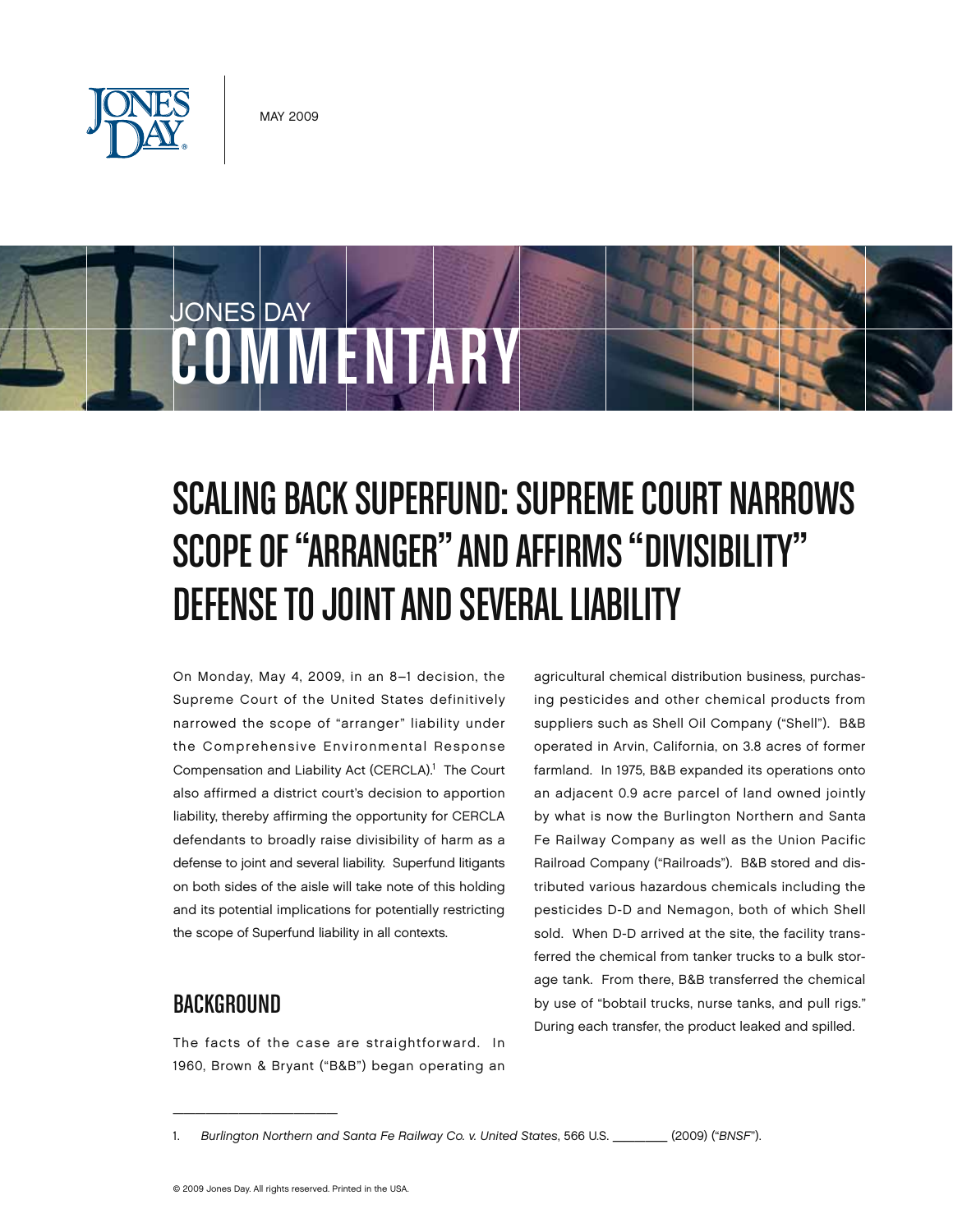In light of the spills, Shell made efforts to ensure safe use of its products. Shell provided its distributors with detailed safety manuals and instituted a voluntary discount program for distributors that made improvements in their bulk handling and safety facilities. Later, Shell required its distributors to obtain an inspection and certification of compliance with applicable laws and regulations. Despite these efforts by Shell, the Court noted that B&B remained a "sloppy operator." For 28 years, spills, equipment failures, and the rinsing of tanks and trucks allowed the chemicals to seep into the facility's soil and groundwater. In 1983, the California Department of Toxic Substances Control ("DTSC") and the United States Environmental Protection Agency ("EPA") investigated the site and discovered significant soil and groundwater contamination. B&B undertook some remediation efforts but became insolvent and ceased operations. The state and federal agencies took over the remediation effort and by 1998 had spent \$8 million in cleanup costs.

In the remediation process, EPA ordered the Railroads to participate in the cleanup. The Railroads sued B&B, and in 1996 the Railroads' lawsuit was consolidated with the agencies' lawsuits against Shell and the Railroads. The Eastern District of California found the Railroads liable as owners and operators of the facility and found Shell liable because it had "arranged for" the disposal of hazardous substances through its sale and delivery of D-D. The court did not impose joint and several liability on Shell and the Railroads for the entire response cost because it found that the site harm, although single in nature, was divisible and therefore capable of apportionment.

The agencies appealed the district court's apportionment, and Shell cross-appealed its liability. The Ninth Circuit confirmed the holding against Shell, holding that "Shell was aware of, and to some degree dictated, the transfer arrangements, knew that some leakage was likely in the transfer process, and provided advice and supervision concerning safe transfer and storage. Disposal of a hazardous substance was thus a necessary part of the sale and delivery process."

The Ninth Circuit, however, reversed the District Court's apportionment. The court held that the district court erred in finding that the record established a reasonable basis for apportionment. The Ninth Circuit imposed joint and several liability on both Shell and the Railroads.

The Supreme Court granted certiorari to determine whether Shell was properly held a liable party and whether Shell and the Railroads were properly deemed joint and severally liable. The Supreme Court reversed the Ninth Circuit, holding that Shell was not an "arranger" under CERCLA and affirming the district court's apportionment finding.

## CERCLA "Arranger" Liability

On the issue of Shell's liability as an "arranger," the Court acknowledged that CERCLA imposes liability for environmental contamination upon "any person who by contract, agreement, or otherwise arranged for disposal or treatment . . . of hazardous substances." 42 U.S.C. § 9607(a). At issue was whether Shell's activity rose to the level of "arranging" for the disposal of hazardous substances. The Ninth Circuit, while conceding that Shell was not, in this instance, a traditional arranger, held Shell liable because it knew leakage of its product was likely and because disposal of the product was a "necessary part of the sale and delivery process."

The Supreme Court, rather than looking at what happened on site after Shell sold D-D, went to the language of the statute, exploring the ordinary meaning of the term "arrange." As CERCLA does not define "arrange," the Court cited to the word's dictionary definition and found that it implied "action directed to a specific purpose." Consequently, the Court held that "under the plain language of the statute, an entity may qualify as an arranger under § 9607(a)(3) when it takes intentional steps to dispose of a hazardous substance." The Court disagreed with the agencies' argument that Shell's continued participation in the delivery, with knowledge that spills and leaks would occur, was sufficient to establish intent to dispose. Rather, the Court found that:

knowledge alone is insufficient to prove that an entity "planned for" the disposal, particularly when the disposal occurs as a peripheral result of the legitimate sale of an unused, useful product. In order to qualify as an arranger, Shell must have entered into the sale of D-D with the intention that at least a portion of the product be disposed of during the transfer process by one or more of the methods described in [the statute]. Here, the facts found by the District Court do not support such a conclusion.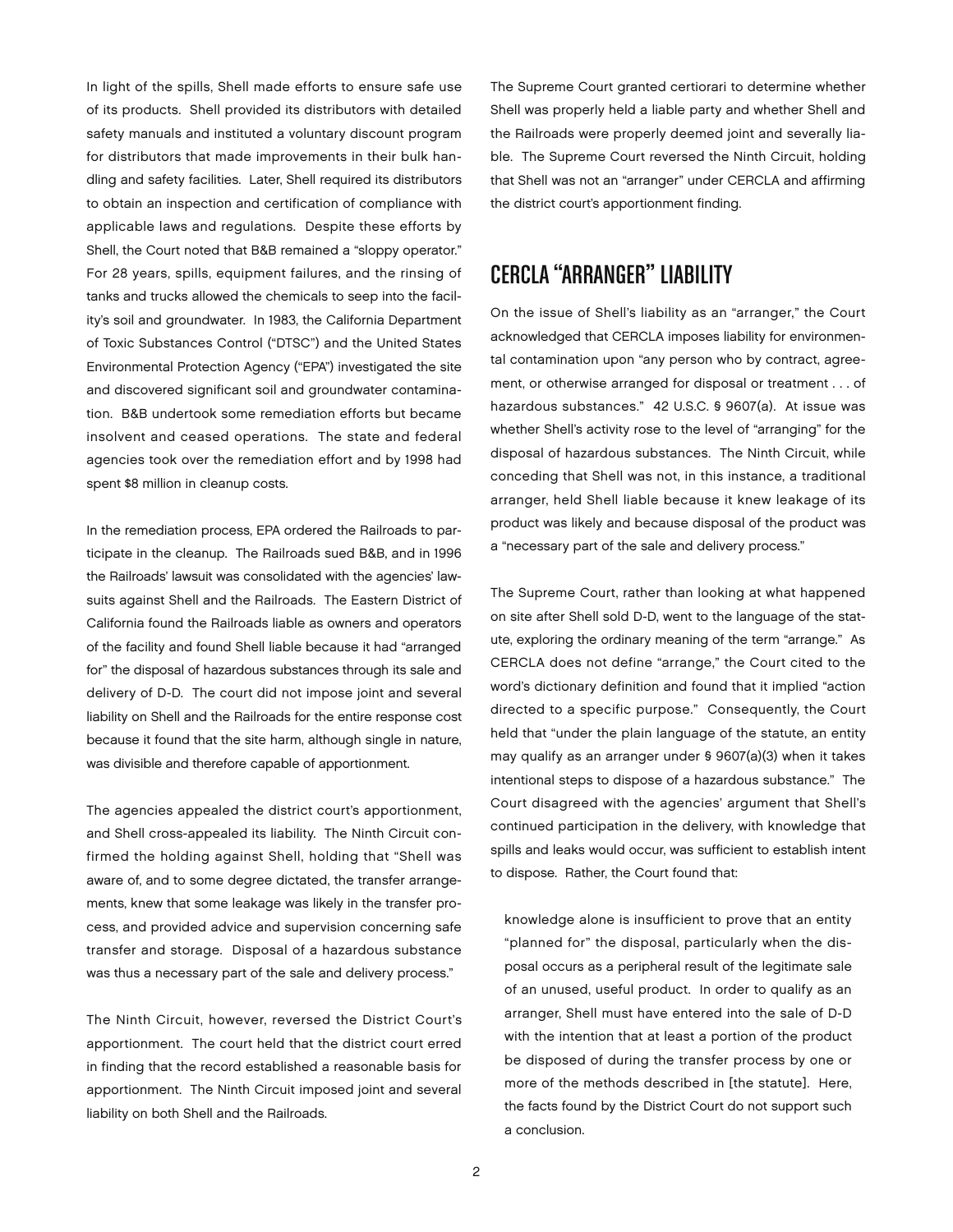The Court further relied on evidence that "Shell took numerous steps to encourage its distributors to *reduce* the likelihood of such spills providing them with detailed safety manuals, requiring them to maintain adequate storage facilities, and providing discounts for those that took safety precautions." Despite the limited utility of Shell's efforts, the Court held that Shell's "mere knowledge that spills and leaks continued to occur is insufficient grounds for concluding that Shell 'arranged for' the disposal of D-D within the meaning of § 9607(a)(3)."

### Divisibilityand Apportionment

After concluding that Shell should be shielded from any CERCLA liability, the Court turned to whether the district court properly apportioned liability to the Railroads, finding that they should not be exposed to joint and several liability. The Court ultimately affirmed the district court's apportionment finding.

The Court first acknowledged the possibility of a divisibility of harm defense, noting that the "'universal starting point for divisibility of harm analyses in CERCLA cases is § 433A of the Restatement (Second) of Torts.'" The Court held that apportionment is proper "where there is a reasonable basis for determining the contribution of each cause to a single harm."

The district court had found that the B&B site presented a "classic" situation to divide harm among the various liable parties. To do so, the district court calculated the Railroads' liability based on three figures:

- 1) the percentage of surface area owned by the Railroads (19%);
- 2) the length of time the Railroads leased their parcel to B&B (13 years—or 45% of the time that B&B operated there); and
- 3) the volume of substance-releasing activities on the B&B parcel relative to the railroad parcel (10 times)—The district court further concluded that "only spills of two chemicals, Nemagon and dinoseb (not D-D), substantially contributed to the contamination that had originated on the Railroad parcel and that those two chemicals contributed to two-thirds of the overall site contamination requiring remediation [66%]"

Accounting for these numbers, the district court multiplied the percentages together to arrive at an allocation of 6% liability on the part of the Railroads. The court then allowed for calculation errors of up to 50% and finally allocated 9% of liability on the Railroads.

The Ninth Circuit found a lack of sufficient data for these results, finding that the lease duration and size of the leased area were much too small to reliably measure harm. The Supreme Court, however, deferred to the district court, holding that "it was reasonable for the court to use the size of the leased parcel and the duration of the lease as the starting point of its analysis."

Ultimately, the Supreme Court supported the district court's divisibility of harm analysis:

Because the District Court's ultimate allocation of liability is supported by the evidence and comports with the apportionment principles outlined above, we reverse the Court of Appeals' conclusion that the Railroads are subject to joint and several liability for all response costs arising out of the contamination at the [Site].

By doing so, the Supreme Court endorsed the divisibility of harm defense under CERCLA—a defense that Superfund defendants should look to when seeking to avoid CERCLA's draconian imposition of joint and several liability, even against the least of those parties that contribute to Superfund contamination.

## Implications for Superfund Litigants

Litigants exposed to potential Superfund liability should consider the implications of the Supreme Court's recent ruling since the decision will affect both the fact of Superfund liability and its scope.

In the first instance, *BNSF* arms defendants with a more certain defense to "arranger" liability. Companies may now, with more confidence, raise the defense that they sold a useful product and that they should not be liable even if that sale resulted in a release of hazardous substances to the environment.